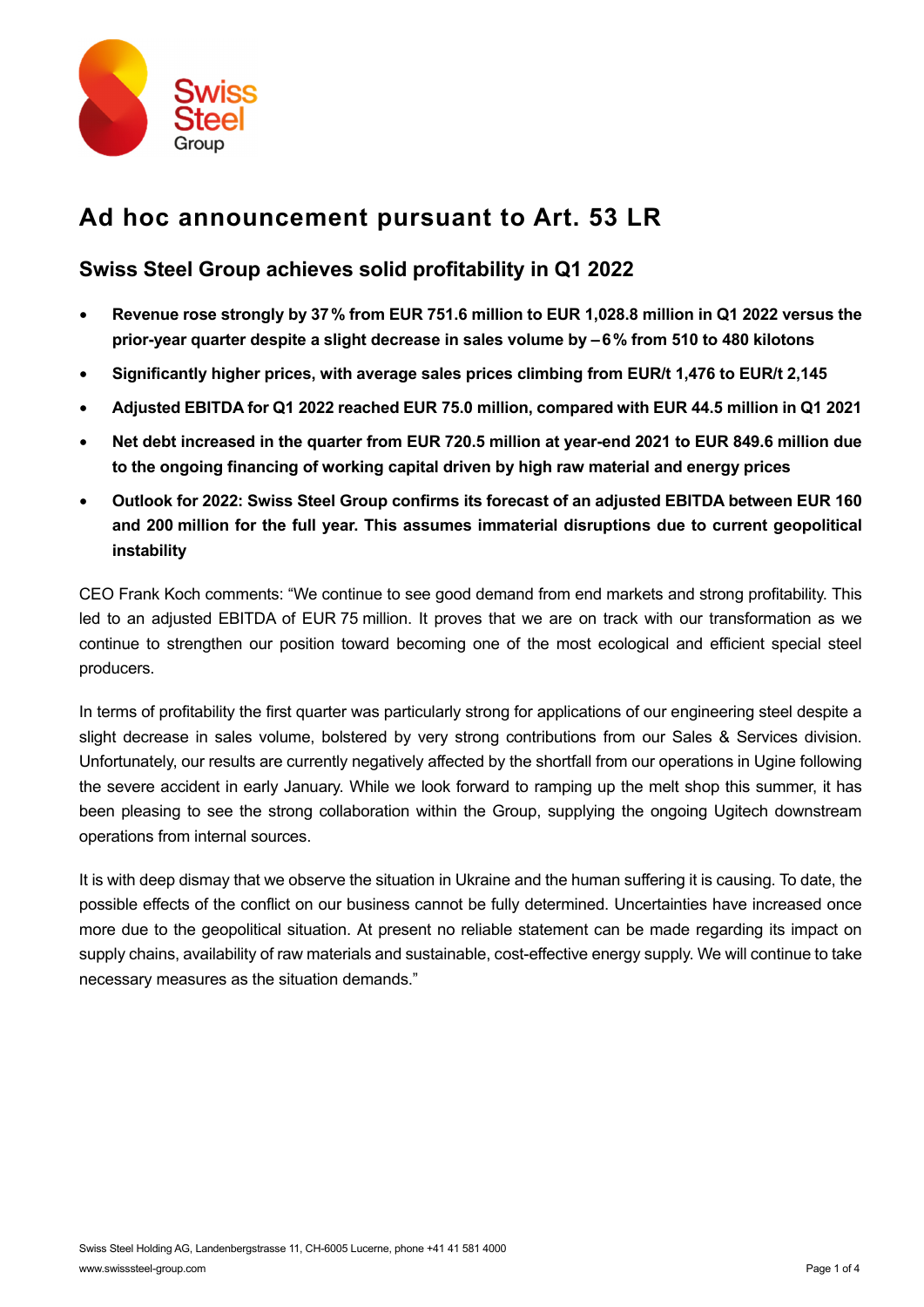

**Lucerne, May 10, 2022– Swiss Steel Group, a world leader in special long steel, today reported revenue of EUR 1,028.8 million for the first quarter 2022 compared with EUR 751.6 million in the prior year quarter. This equates to an increase of 37%. Sales volume decreased by –6% to 480 kilotons, from 510 kilotons in Q1 2021. Adjusted EBITDA came to EUR 75.0 million, up from EUR 44.5 million in the prior year quarter. Net debt amounted to EUR 849.6 million, an increase of EUR 129.1 million from EUR 720.5 million recorded at the end of 2021.** 

## **Business performance in the first quarter of 2022**

At 480 kilotons, –5.9% less steel was sold in the first quarter of 2022 compared with the same quarter of the previous year (Q1 2021: 510 kilotons). This was attributable to a –4.1% decrease in the sales volume for quality and engineering steel and a –17.9% decrease in the sales volume for stainless steel, while the tool steel sales volume increased by 2.9% quarter over quarter.

The average sales price per ton of steel was EUR 2,145 in the first quarter of 2022 and therefore considerably higher than in the same quarter of the previous year, when it stood at EUR 1,476 per ton. The transfer of higher raw material prices into our markets led to higher sales prices. Moreover, base prices were raised. The Group also started to implement the announced energy surcharges by the end of 2021 – passing on volatile energy prices and general inflation.

Consequently, resulting from higher average sales prices, revenue in the first quarter of 2022 increased by 36.9% to EUR 1,028.8 million compared to the same quarter in the previous year. The increase in revenue was spread across all product groups. By region, revenue climbed in all our sales markets, with the strongest rise in the American market (+43.4%), supported by higher activity in the oil and gas industry.

Adjusted EBITDA was EUR 75.0 million in the first quarter of 2022, a significant increase on the same quarter of the previous year (Q1 2021: EUR 44.5 million).

Free cash flow (cash flow from operating activities less cash flow from investing activities) in the first quarter of 2022 was EUR –108.1 million (Q1 2021: EUR –85.1 million) as prices for raw materials and energy increased further, leading to temporary investments in net working capital.

## **Outlook for financial year 2022**

Based on our reported Q1 2022 results and our order book we expect a continued stable performance. However, the potential impact of the conflict in Ukraine on our business cannot yet be fully assessed. Temporary supply chain issues are likely to continue until at least the second half of 2022. In addition, extreme price turbulence for raw material, hikes in energy prices and the general risk of supply shortages for gas have recently increased again. On the basis of only immaterial disruptions, we continue to expect adjusted EBITDA to be in a range between EUR 160 and 200 million.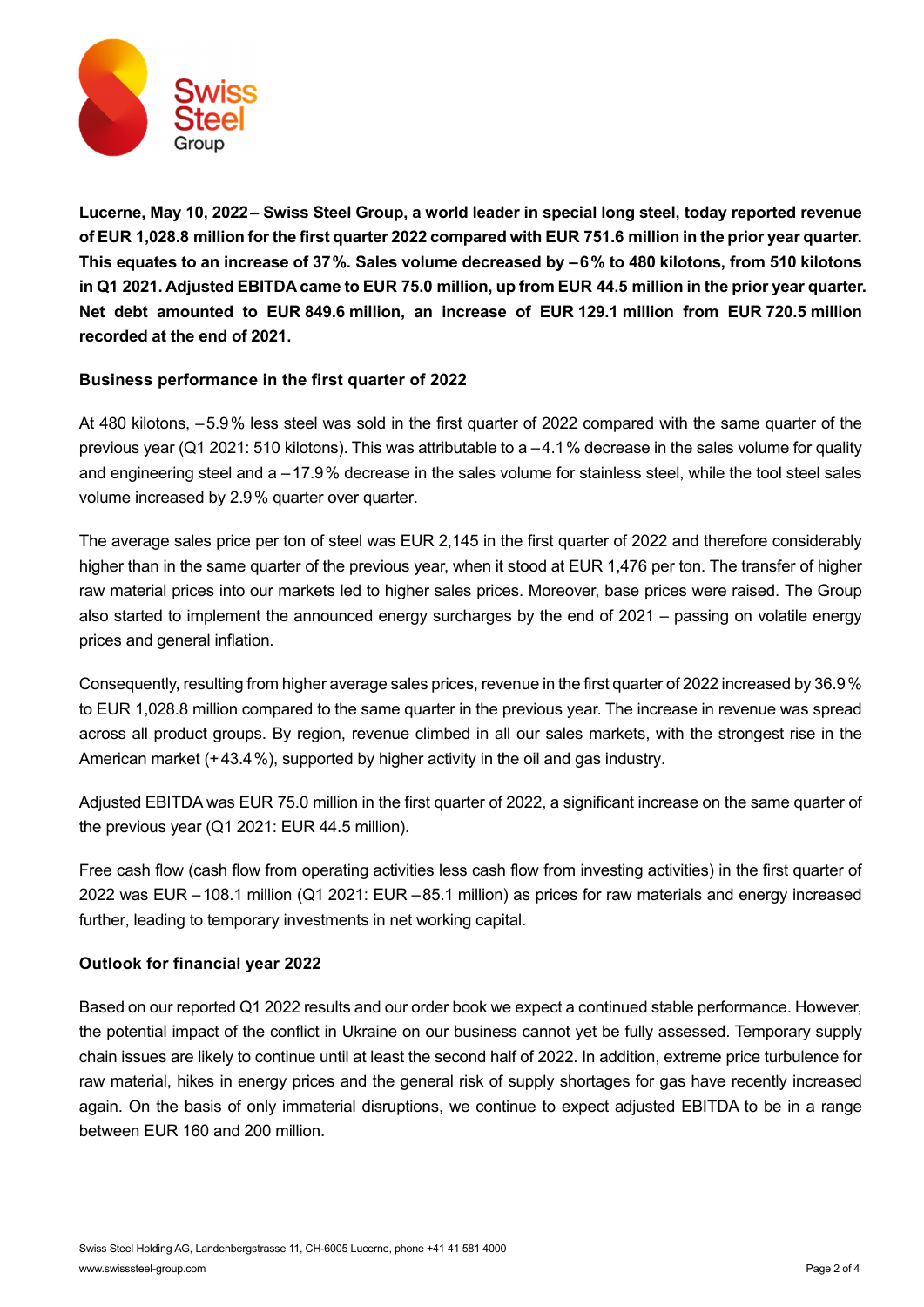

## **Key figures**

| <b>Swiss Steel Group</b>                 | Unit        | Q1 2022                     | Q1 2021    | $\Delta$ in % |
|------------------------------------------|-------------|-----------------------------|------------|---------------|
| Order backlog                            | kilotons    | 726                         | 684        | 6.1           |
| Sales volume                             | kilotons    | 480                         | 510        | $-5.9$        |
| Revenue                                  | million EUR | 1,028.8                     | 751.6      | 36.9          |
| Average sales price                      | EUR/t       | 2,145                       | 1,476      | 45.3          |
| <b>Adjusted EBITDA</b>                   | million EUR | 75.0                        | 44.5       | 68.5          |
| <b>EBITDA</b>                            | million EUR | 67.6                        | 41.9       | 61.3          |
| Adjusted EBITDA margin                   | %           | 7.3                         | 5.9        |               |
| EBITDA margin                            | %           | 6.6                         | 5.6        |               |
| EBIT                                     | million EUR | 46.3                        | 20.3       |               |
| Earnings before taxes                    | million EUR | 34.8                        | 9.6        |               |
| Group result                             | million EUR | 27.1                        | 4.8        |               |
| Investments                              | million EUR | 21.8                        | 13.9       | 56.8          |
| Free cash flow                           | million EUR | $-108.1$                    | $-85.1$    | $-27.0$       |
|                                          | Unit        | 31.3.2022                   | 31.12.2021 | $\Delta$ in % |
| Net debt                                 | million EUR | 849.6                       | 720.5      | 17.9          |
| Shareholders' equity                     | million EUR | 510.6                       | 448.7      | 13.8          |
| Gearing                                  | $\%$        | 166.4                       | 160.6      |               |
| Net debt/adj. EBITDA LTM (leverage)      | X           | 3.8                         | 3.8        | 0.0           |
| Balance sheet total                      | million EUR | 2,475.9                     | 2,227.1    | 11.2          |
| Equity ratio                             | %           | 20.6                        | 20.1       | ۰             |
| Employees as of closing date             | Positions   | 9,937                       | 9,914      | 0.2           |
| Capital employed                         | million EUR | 1,745.9                     | 1,588.6    | 9.9           |
|                                          | Unit        | Q1 2022                     | Q1 2021    | $\Delta$ in % |
| Earnings/share <sup>1)</sup>             | EUR/CHF     | 0.01/0.01                   | 0.00/0.00  |               |
| Shareholders' equity/share <sup>2)</sup> | EUR/CHF     | 0.17/0.17                   | 0.15/0.16  |               |
| Share price high/low                     |             | CHF 0.348/0.275 0.286/0.234 |            |               |

 $1)$  Earnings per share are based on the result of the Group after deduction of the portions attributable to non-controlling interests

 $^{2)}$  As of March 31, 2022 and as of December 31, 2021

 $-$  END  $-$